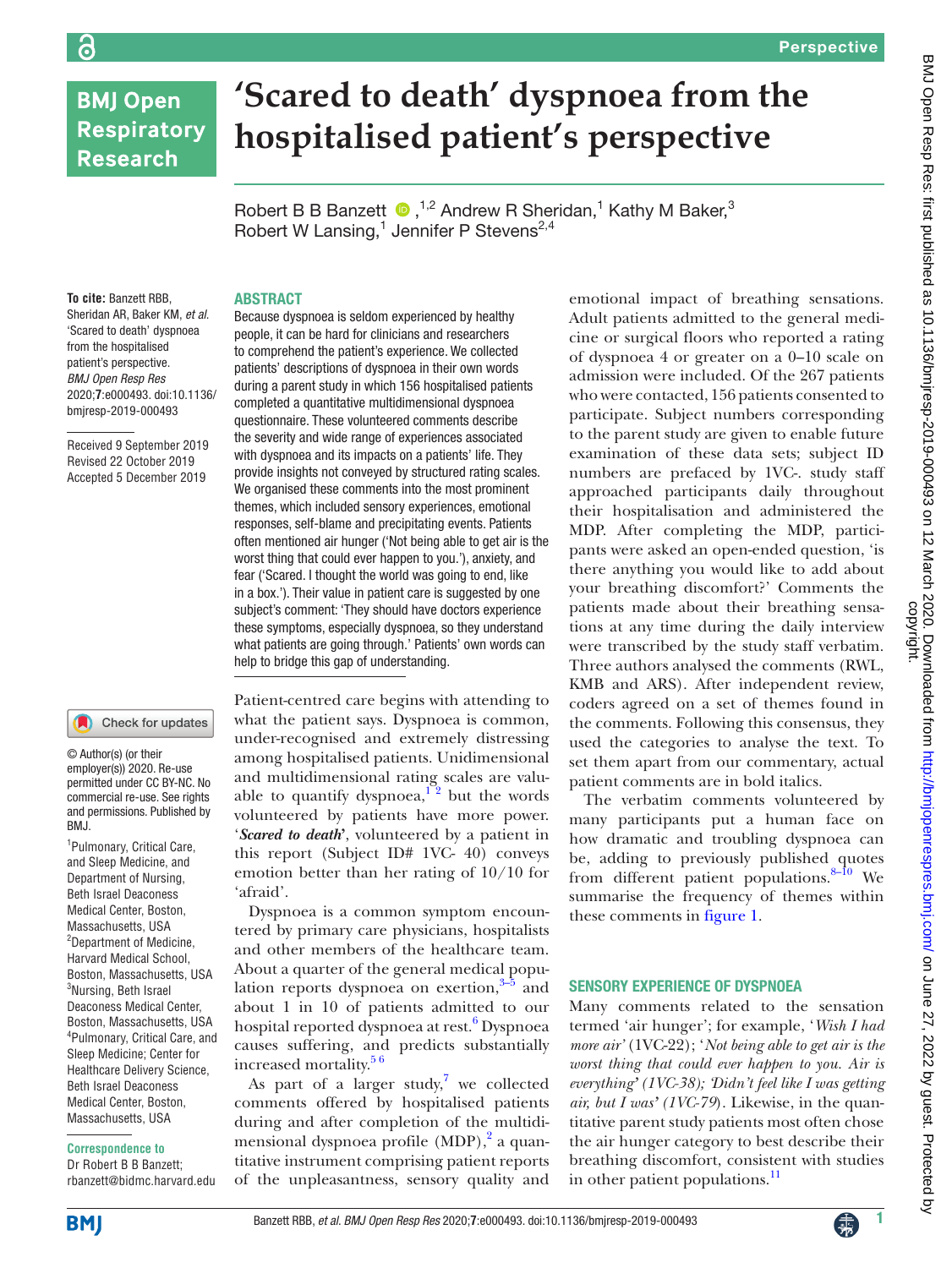

<span id="page-1-0"></span>Figure 1 Identified themes that were mentioned by at least 8 of the 156 participants in the parent study (24 of whom made no comments). Patients volunteered comments if they thought they had something to add to their quantitative responses to the multidimensional dyspnoea profile. In general, patients' comments applied to periods during which the patient was experiencing moderate to severe dyspnoea (>60% of rating scale).

#### Awareness of breathing

Many patients were unusually aware of breathing; for example, '*All my life I just took breathing for granted' (1VC-115*). Another stated, '*I have to concentrate, I definitely have to focus. My breathing used to be effortless' (1VC-9*). Awareness of breathing problems is a common reason to seek medical care, and it drives self-management strategies.

#### Emotion related to dyspnoea

Dyspnoea evoked several emotions; the most frequently mentioned was anxiety. Anxiety motivates patients to seek help, but it can also become a burden; for instance, one of our subjects said, '*Breathing discomfort gets to a point where it feels like I can't take another breath, feels very stressful and anxious' (1VC-19*). Emotion went beyond anxiety to fear; for example, one participant exclaimed, '*Panicking, couldn't get any air in. Scared the shit out of me'* (*1VC-40),* another said it was '*scary, not getting the air in' (1VC14*). Other patients expressed fear of dying, for example, '*You get that feeling that you are dying' (1VC-49); 'Scared. I thought the world was going to end, like in a box… I'm going to die. I might not make it.' (1VC-11*).

Dyspnoea signals an existential threat, and therefore appropriately provokes anxiety, motivating behaviours to escape the threat. Conversely, anxiety can increase or even generate dyspnoea. $12-14}$  One patient described this as '*a vicious cycle—breathing gets worse—makes me anxious—makes breathing worse' (1VC-98*). Understanding these causal relationships can suggest symptom management approaches. If dyspnoea is the primary problem, reduction in anxiety should follow adequate management of dyspnoea. However, in cases where coexisting anxiety disorder or above-average anxiety sensitivity exists, treating the anxiety per se may help alleviate the dyspnoea. Anxiety itself may be related to poor patient

outcomes, and should be a target for palliative therapy in dyspneic patients.<sup>15</sup> A physiological consideration is that dyspnoea, perhaps acting via anxiety, commonly evokes rapid shallow breathing, in turn, leading to increased dead space ventilation, reduced alveolar ventilation, worsening gas exchange, thus worsening dyspnoea. Breaking this vicious cycle with behavioural or pharmacological symptom management can improve physiological status while reducing suffering.<sup>[16–18](#page-2-10)</sup>

## Self-blame in association with dyspnoea

Some participants expressed regret and inwardly directed anger for their own role. Three participants explicitly blamed their habit of smoking as causing their current dyspnoea; for example, '*I can't be angry, it is my own fault that I smoked" (1VC-27) and "getting angry because I'm doing this to myself with cigarettes' (1VC-68).* Helping patients deal with anger and guilt is an additional therapeutic opportunity.

#### Precipitating events and managing dyspnoea

In our hospitalised cohort, the worst dyspnoea of the day usually occurred in patients who were at rest<sup>[7](#page-2-4)</sup>; we expected dyspnoea exacerbations to occur primarily with activity such as visiting the lavatory or undergoing physical therapy—however patients can usually avoid exertional dyspnoea while dyspnoea at rest is largely inescapable. Patients commented on strategies to avoid or manage dyspnoea. A common self-management strategy was avoidance of activity, as one participant noted, '*It's that you have to stay very still to get enough air' (1VC-8*). Others managed dyspnoea by concentrating on breathing and relaxation. As one participant explained, '*Quiet deep breathing releases like a sedative. Calms you down, feels like you can get through it' (1VC-80*).

# Symptoms that exacerbated dyspnoea

Dyspnoea interacted with other symptoms, for example, '*Can't breathe because I am coughing a lot*' (1VC-153). Seven patients discussed the trade-off between dyspnoea and pain; describing it as tug-of-war: '*Pain keeps me from breathing deeply*' (1VC-33). Another participant said, '*The breathing, when it is being challenged, it causes the pain to increase*' *(1VC-43*).

#### Metaphors for dyspnoea

Patients used colourful imagery to describe dyspnoea, for example, '*It's like an elephant on your chest in the commercial' (1VC-96*). Others mentioned intense activities; for example, '*Like I was running in a race and when you stop suddenly and feel like you are going to collapse' (1VC-24*)). Other notable metaphors included '*Feels like a boa constrictor' (1VC-22*) and '*Felt like there was not enough air in the room' (1VC-18*).

<u>යි</u>